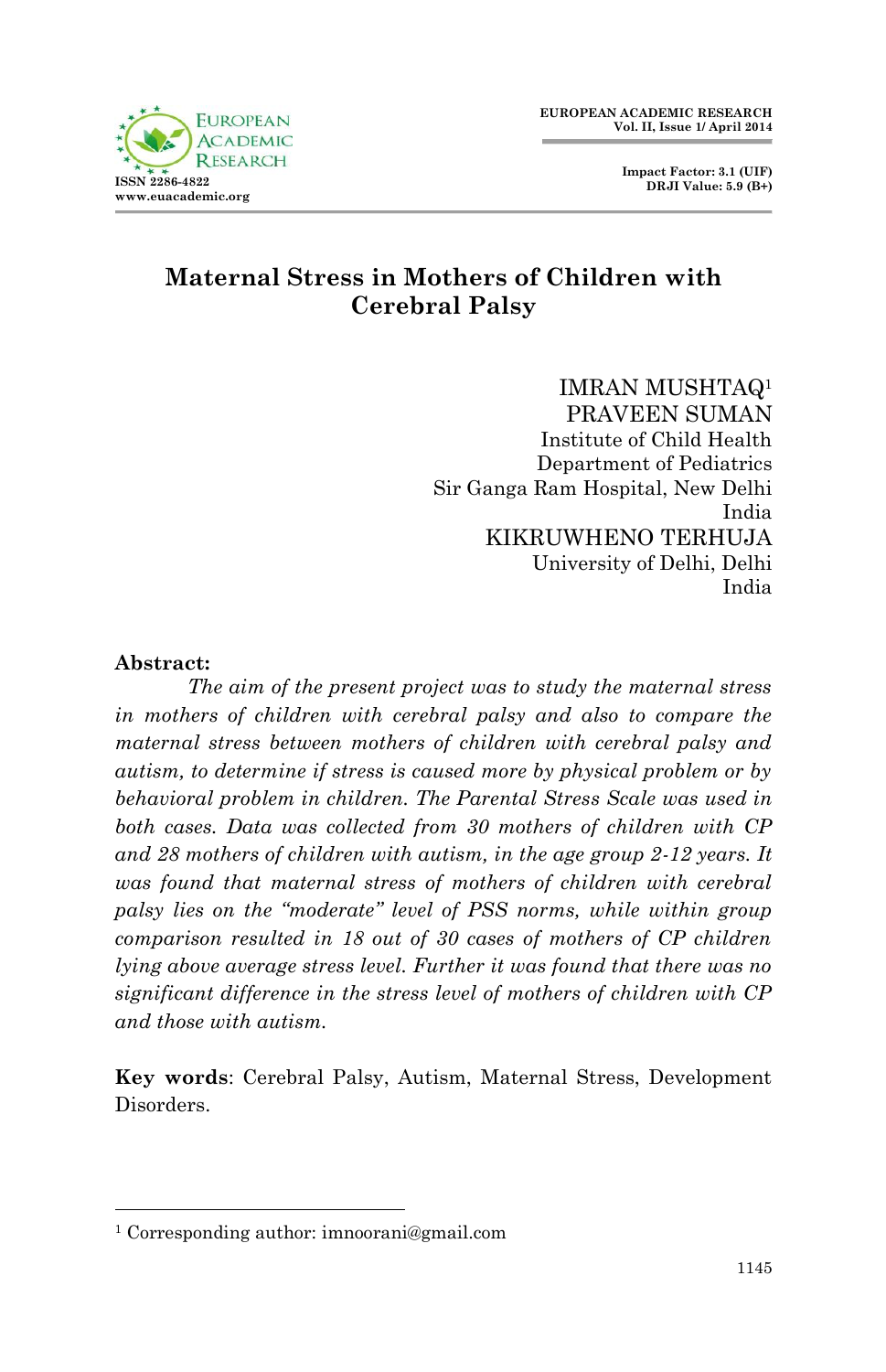## **Introduction:**

Neurodevelopmental disorders are disabilities associated primarily with the functioning of the neurological system and brain. Examples of neurodevelopmental disorders in children include intellectual disability (also known as mental retardation), attention-deficit/hyperactivity disorder (ADHD), autism, and learning disabilities. Children with neurodevelopmental disorders experience difficulties with language and speech, motor skills, behavior, memory, learning, or other neurological functions.

While the symptoms and behaviors of neurodevelopmental disabilities often changes as a person ages, some individuals with neurodevelopmental disabilities in childhood do have permanent disabilities. Diagnosis and treatment of these disorders can be difficult; treatment often involves a combination of professional therapy, pharmaceuticals, and home- and school-based programs.

Based on parental response to survey questions, approximately 12% of children in the United States ages 3 to 17 years are affected by neurodevelopmental disorders such as ADHD, learning disorders, or intellectual disability. Many of these children have more than one of these conditions. Some researchers have stated that the prevalence of certain neurodevelopmental disorders, specifically autism and ADHD, has been increasing over the last four decades.

Genetics can play an important role in many neurodevelopmental disorders, and some cases of certain conditions such as intellectual disability are associated with specific genes. However, most neurodevelopmental disorders have complex and multiple contributors rather than any one clear cause.

A child's brain and nervous system are vulnerable to adverse impacts from pollutants because they go through a long developmental process beginning shortly after conception and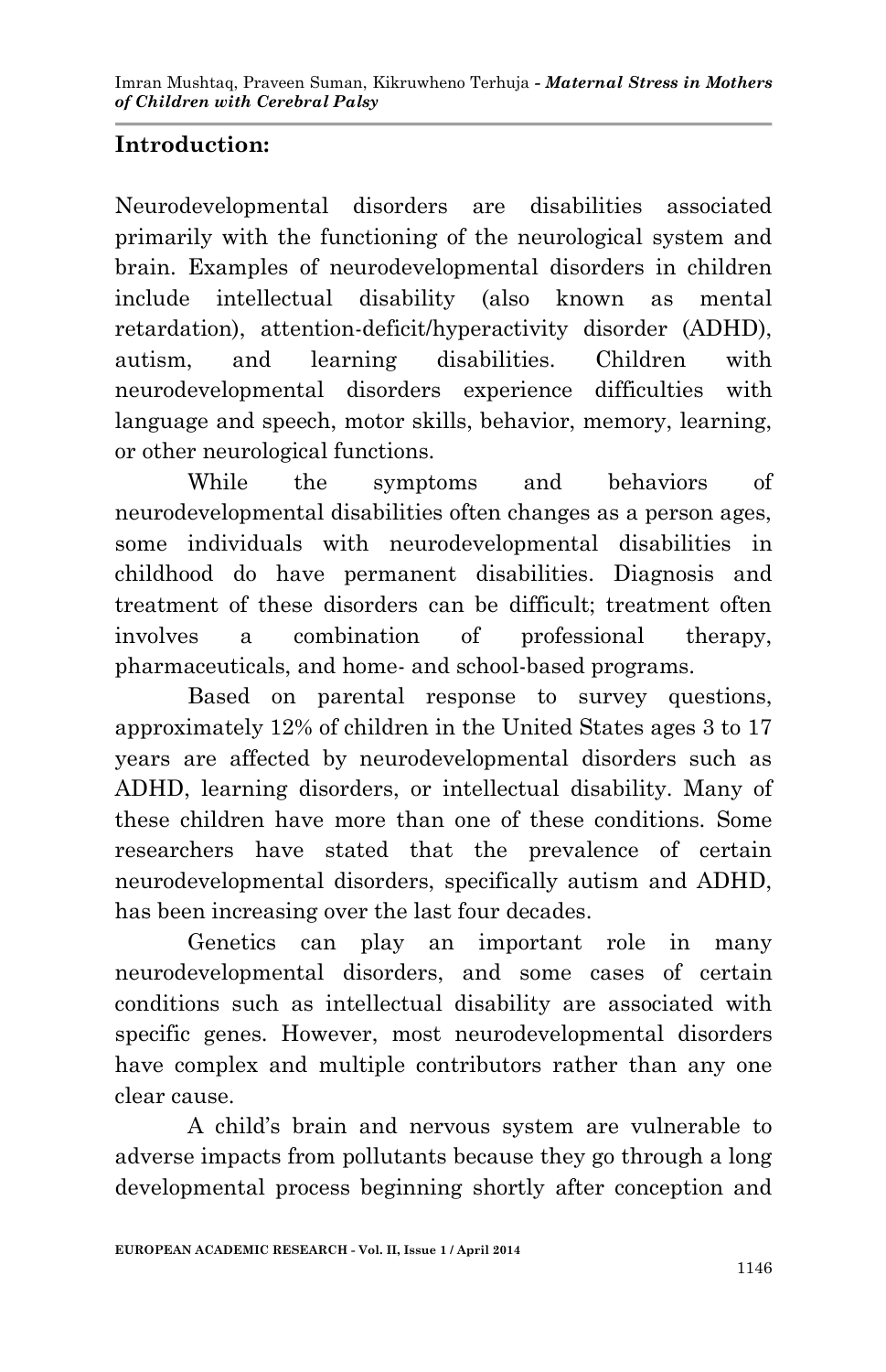continuing through adolescence. This complex developmental process requires the precise coordination of cell growth and movement, and may be disrupted by even short-term exposures to environmental contaminants if they occur at critical stages of development.

A precise definition of cerebral palsy has remained elusive because cerebral palsy is not a single diagnosis but an "umbrella" term describing non-progressive brain lesions involving motor or postural abnormalities that are noted during early development.

*"Cerebral*" means "*brain"* and "*palsy"* means "*a physical disorder".* Loosely translated, it means "*brain paralysis."*

Cerebral palsy has been described as follows :

"A group of disorders of the development of movement and posture causing activity limitations that are attributed to non-progressive disturbances that occurred in the developing fetal or infant brain. The motor disorders of cerebral palsy are often accompanied by disturbances of sensation, cognition, communication, perception, and/or behavior and/or a seizure disorder." Cerebral palsy is known to occur 2-2.5/1000 births in developed countries. However in India, it is reported to occur 1/50 births.

An Indian study reported the cases of 1000 children with CP, who were seen at the Rehabilitation Centre for Disabled Children, Chandigarh from 1985-1993, were reviewed to study their clinical profile, etiological factors and associated problems. The age at the time of presentation ranged from 2-16 years of age. Results showed that Spastic quadriplegia formed the dominant group (61%), followed by spastic diplegia (22%). Dyskinetic CP was present in 7.8 cases. Mental retardation was the most common associated problem*. (Dr. Pratibha D. Singhi, et al. 2002).*

Brain lesions of cerebral palsy occur from the fetal to the neo-natal period up to 3 years of age. The symptoms are usually seen before a child is 2 years old, sometimes they are seen as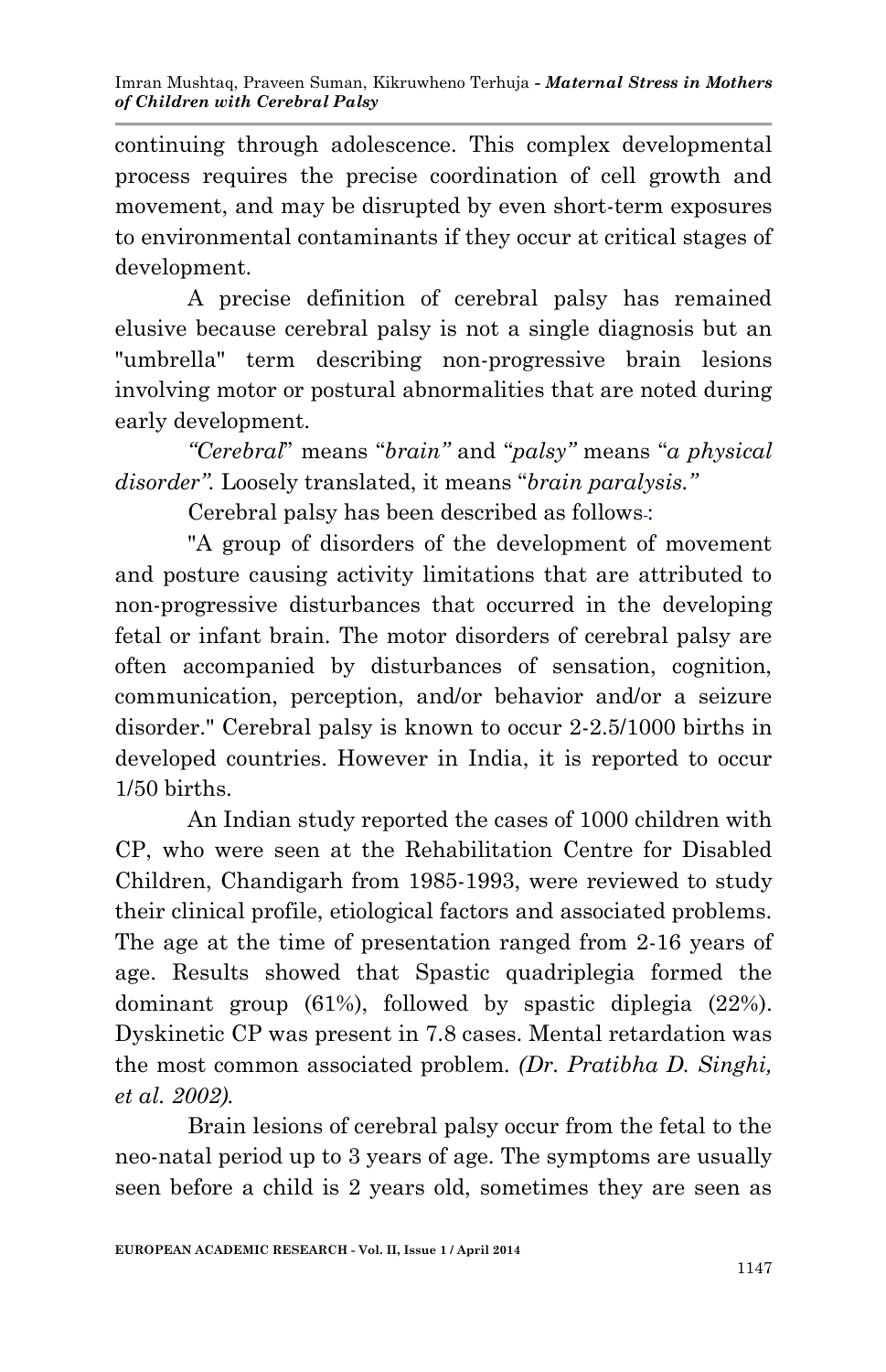early as 3 months old.

Autism is known as a complex developmental disability. Experts believe that Autism presents itself during the first 3 years of a person's life. The condition is the result of a neurological disorder that has an effect on normal brain function, affecting development of the person's communication and social interaction skills. People with autism have issues with non-verbal communication, a wide range of social interactions, and activities that include an element of play and/or banter.

Autism (or ASD) is a wide-spectrum disorder. This means that no two people with autism will have exactly the same symptoms. As well as experiencing varying combinations of symptoms, some people will have mild symptoms while others will have severe ones.Most parents of autistic children suspect that something is wrong by the time the child is 18 months old and seek help by the time the child is age 2. Children with autism typically have difficulties in:

- Pretend play
- Social interactions
- Verbal and nonverbal communication

In a study of the stress experienced by mothers of children with cerebral palsy attending special schools in Kerala State, India. P.V. Vijesh and Sukurmaran (2007). Stress level was assessed using the local language version of the Questionnaire on Resources and Stress and the data were analyzed with respect to certain child related and mother related variables. The study reveals that stress experienced by mothers of these children is at a moderate level and the pessimism expressed regarding the child's ability towards achieving self sufficiency, is found to be most stress producing factor. Among the child related and mother related variables, only multiple disability along with cerebral palsy is a significant variable in deciding the difference in the severity of stress among the mothers.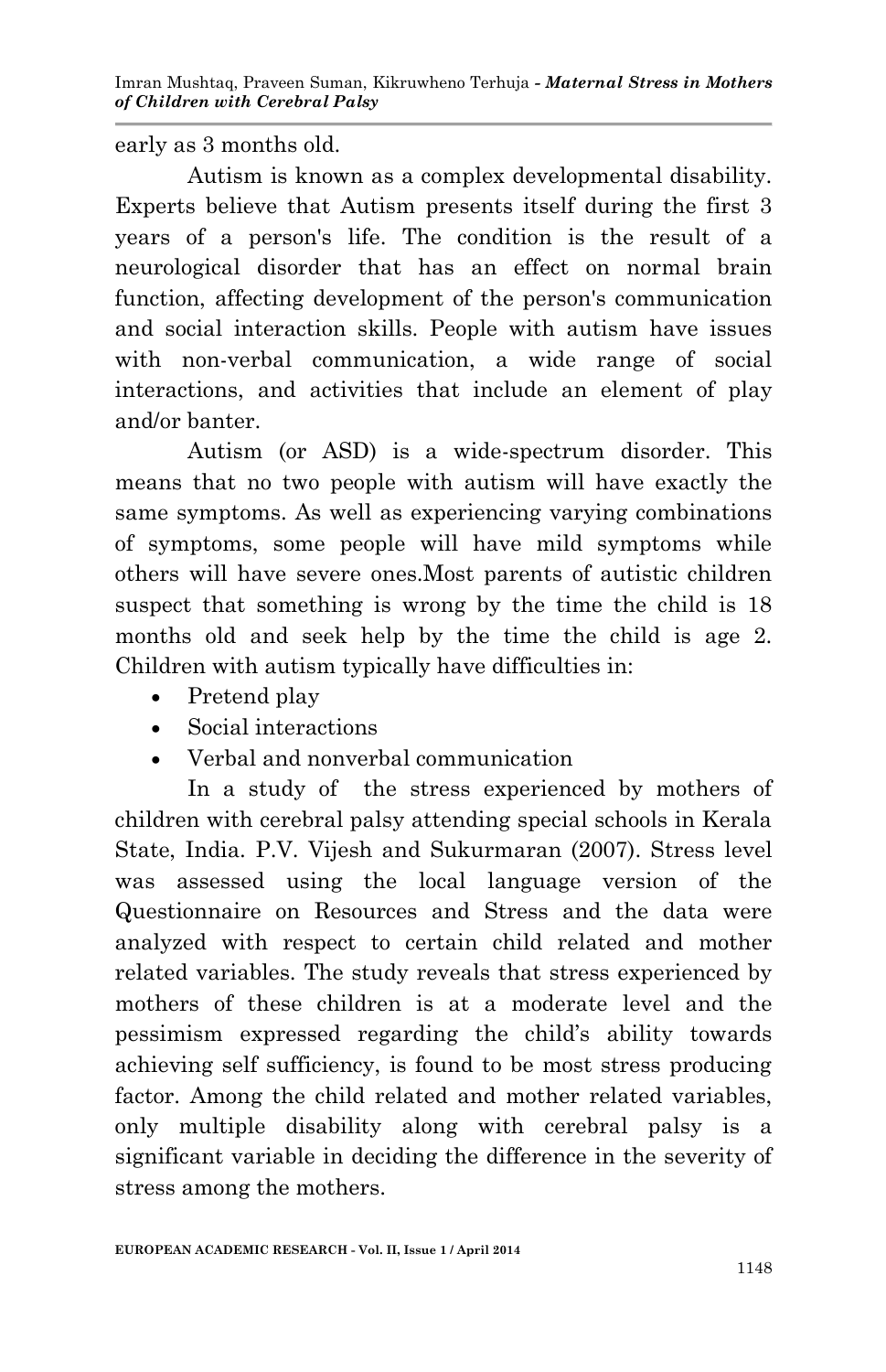Imran Mushtaq, Praveen Suman, Kikruwheno Terhuja *- Maternal Stress in Mothers of Children with Cerebral Palsy*

In a study to assess the importance of disability severity and child functional status as predictors of maternal depressive symptoms and the moderating effects of maternal appraisal, social support, and family income on the relationship between disability factors (severity and functional status) and maternal depressive symptoms. Janeen Manuel et al (2003). Mothers of 270 children with cerebral palsy completed surveys on their appraisal of the child's disability, social support, and family demographics. Physicians assessed the severity of the disability and the child's functional status. Results showed 30% of the mothers had depressive symptoms above the cutoff on a depression screening instrument. Disability severity and child's functional status did not predict maternal depression. Perceived social support moderated the relationship between the child's functional status and maternal depressive symptoms. Concluding that mothers of children with cerebral palsy may be at risk for depression. Interventions that take into account the moderating effects of social support may increase maternal adaptation.

In a study to identify the stress experienced by mothers of young children with cerebral palsy in Bangladesh and to determine the predictive factors, 91 mothers of CP children aged 1.5-5 years were recruited as they sought services at an urban and a rural centre for children. Mobarak et al (2000) **.**Mothers were interviewed with Self-Report Questionnaire and other family background and child behavior measures. Out of 91, 38 (41.8 %) mothers were at risk for psychiatric morbidity. Significantly associated factors included living in the rural areas within poor family and a relatively older child. The strongest predictor of maternal stress in multivariate analysis was child behavior problems, especially those related to burden of caring.

In a comparison study of parents of children with other disabilities (Down syndrome, fragile-syndrome, undifferentiated developmental disability, and cerebral palsy),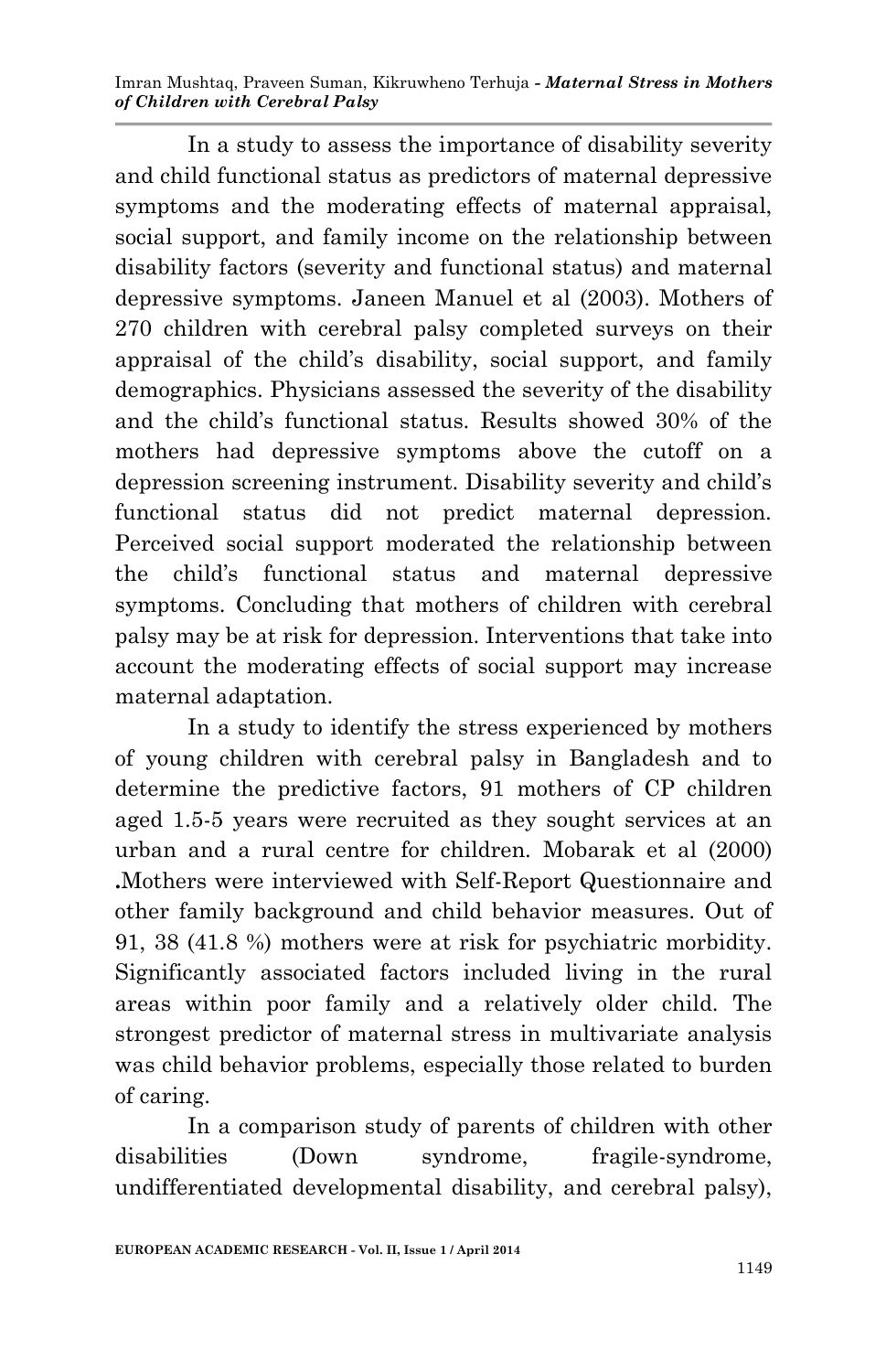mothers of individuals with ASD report more negative impact and poorer well-being during their children's preschool years and adulthood. Abbeduto et al. (2004); Blacher and McIntyre (2006).

It is well established that mothers of children with developmental and psychiatric difficulties are at risk for experiencing greater distress than mothers of typically developing children (Baker, Blacher, Crnic, & Edelbrock, 2002; Dumas, Wolf, Fisman, & Culligan, 1991; Hauser-Cram et al., 2001; Hodapp, Ricci, Ly, & Fidler, 2003; Johnston et al., 2003; Rodrigue, Morgan, & Geffken, 1990). Several studies suggest mothers of children with autism spectrum disorders (ASD) may experience higher levels of distress than mothers of children with other disabilities (e.g., Gallagher & Bristol 1989). For example, mothers of children with ASD have demonstrated lower psychological well-being and coping compared with mothers of children with Down Syndrome, Fragile X and cerebral palsy (Abbeduto et al. 2004; Blacher & McIntyre 2006; Eisenhower, Baker, & Blacher 2005; Kasari & Sigman 1997). Mothers of children with ASD also report higher stress and depressive symptoms compared with mothers of children with broadly defined developmental delay (Dumas et al. 1991).

# **Methodology:**

### **Objectives:**

- 1) To study the maternal stress level of mothers of children with cerebral palsy.
- 2) To study maternal stress level of mothers of children with autism and cerebral palsy.

### **Hypothesis:**

**1)** There will be a moderate or significant amount of maternal stress of mothers of children with cerebral palsy.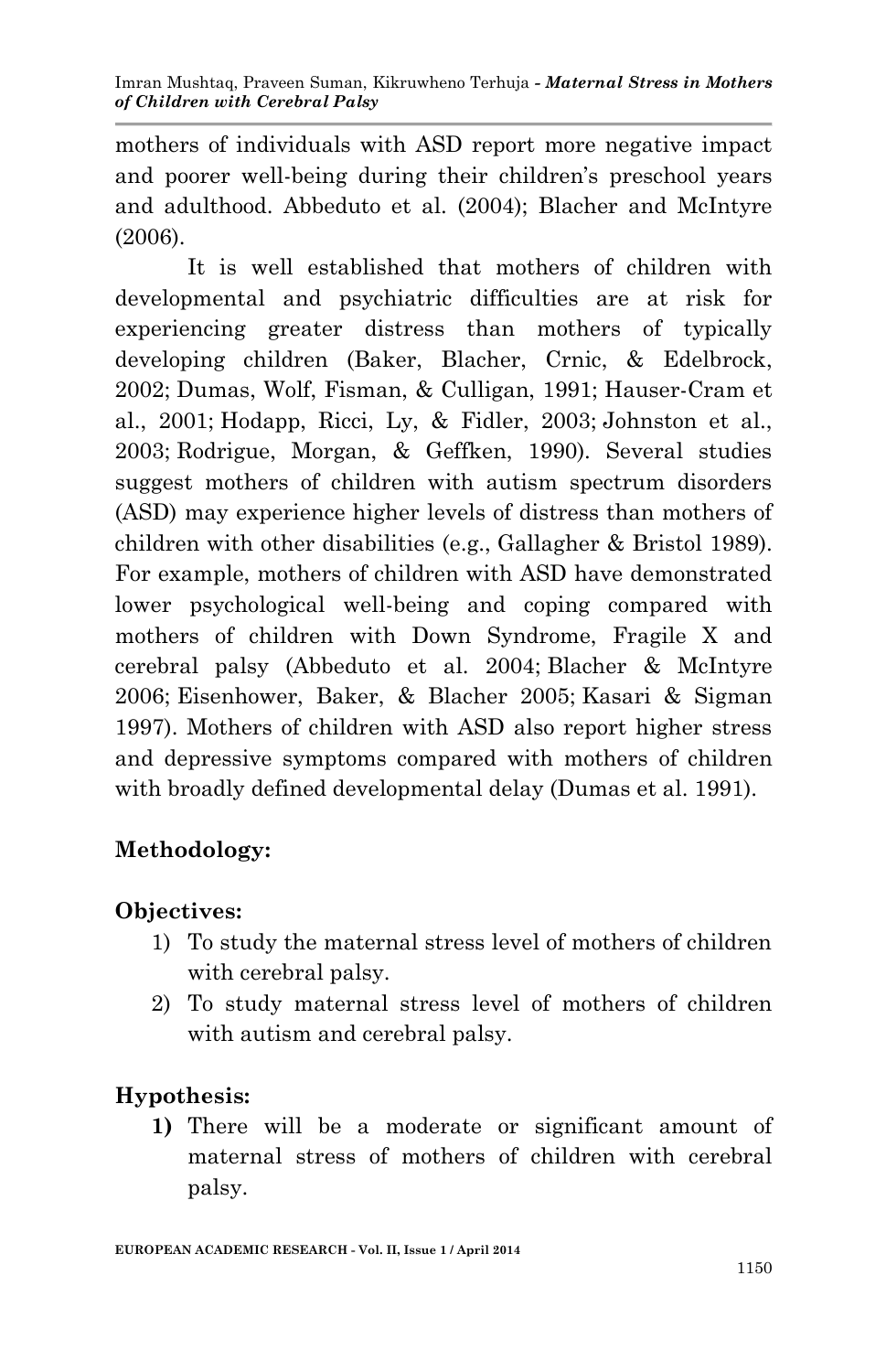**2)** There will be a difference in the maternal stress levels of mothers of children with autism and cerebral palsy.

#### **Sample:**

Data was collected from 30 mothers of children with Cerebral Palsy and 28 mothers of children with autism, who sought treatment at the General OPD in the Child Guidance Clinic, Sir Ganga Ram Hospital.

#### **Instrument used:**

Basic developmental case history forms (refer to Appendix 1) and Parental Stress Scale. The *Parental Stress Scale* is a selfreport scale that contains 18 items representing pleasure or positive themes of parenthood (emotional benefits, selfenrichment, personal development) and negative components (demands on resources, opportunity costs and restrictions). Respondents are asked to agree or disagree with items in terms of their typical relationship with their child or children and to rate each item on a five-point scale: strongly disagree (1), disagree (2), undecided (3), agree (4), and strongly agree (5). The 8 positive items are reverse scored so that possible scores on the scale can range between 18 and 90. Higher scores on the scale indicate greater stress. The scale is intended to be used for the assessment of parental stress for both mothers and fathers and for parents of children with and without clinical problems.

### **Results:**

The results are shown in Table 1 and Table 2. The average of maternal stress scores of mothers of children with cerebral palsy was calculated at 47.76 and the SD at 7.79. *t* score for the maternal stress of mothers of children with autism and cerebral palsy was derived which was *+1.13 at df=56*.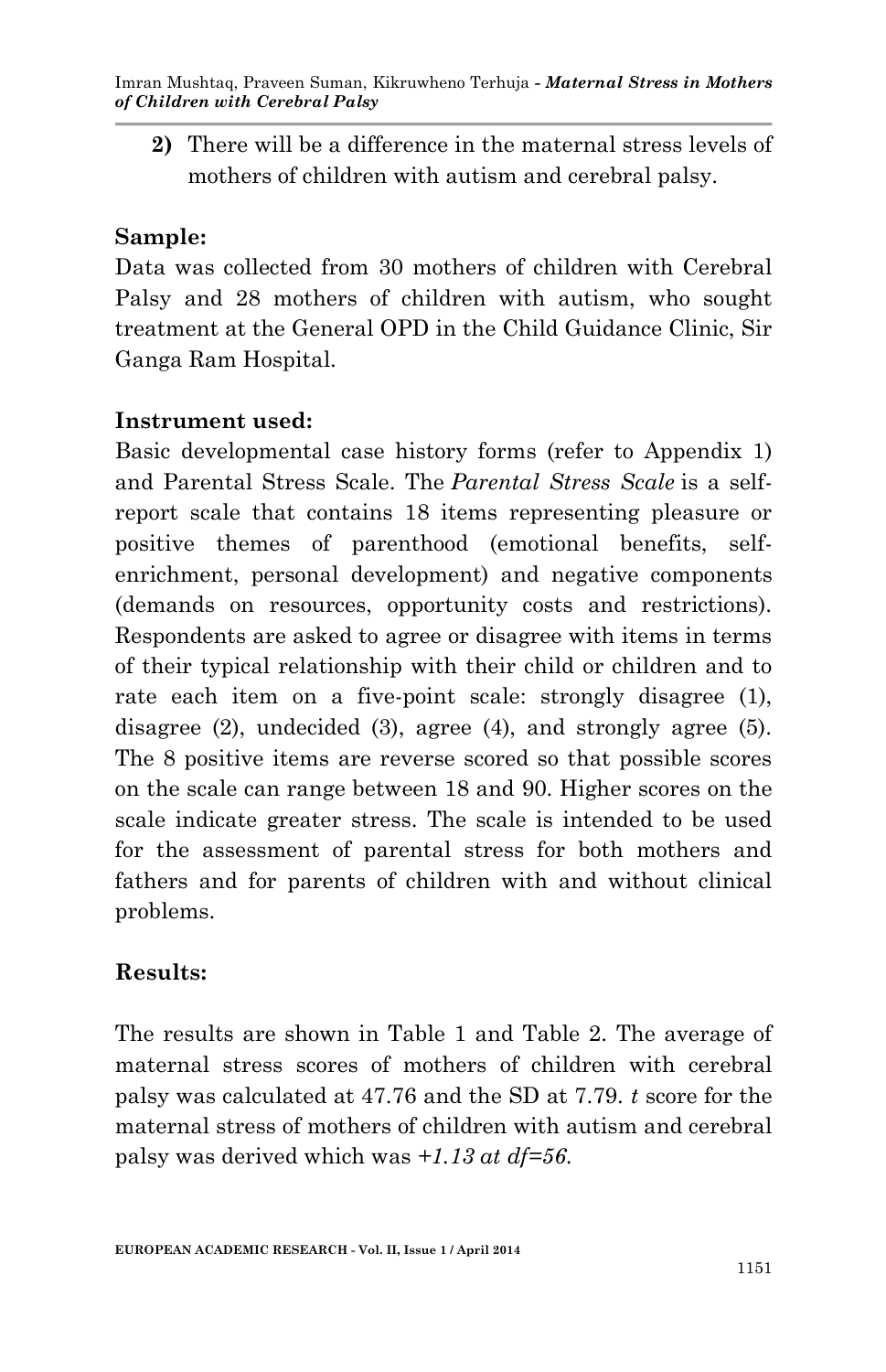| Sl. No         | AGE                     | ${\bf SEX}$             | PSS Score   |
|----------------|-------------------------|-------------------------|-------------|
| $\,1$          | $4.5\,$                 | $\mathbf M$             | $54\,$      |
| $\,2$          | $\,2\,$                 | $\mathbf F$             | 36          |
| $\,3\,$        | $\overline{3}$          | $\mathbf M$             | 42          |
| $\bf{4}$       | $12\,$                  | $\mathbf M$             | $51\,$      |
| $\bf 5$        | $\,3\,$                 | $\overline{\textbf{F}}$ | 47          |
| $\,6\,$        | $4.5\,$                 | $\mathbf M$             | 49          |
| $\overline{7}$ | $\overline{7}$          | $\mathbf M$             | 66          |
| $\,8\,$        | $12\,$                  | $\mathbf M$             | $\rm 48$    |
| $\, 9$         | $\overline{4}$          | $\mathbf M$             | $56\,$      |
| $10\,$         | $\,3$                   | $\mathbf M$             | $53\,$      |
| $11\,$         | $\overline{3}$          | $\overline{\text{F}}$   | 38          |
| $12\,$         | $\,8\,$                 | $\mathbf M$             | $52\,$      |
| $13\,$         | $1.5\,$                 | $\mathbf M$             | 49          |
| $14\,$         | $4.5\,$                 | $\mathbf F$             | $\rm 48$    |
| $15\,$         | $2.5\,$                 | $\overline{\text{F}}$   | $\sqrt{27}$ |
| $16\,$         | $1.5\,$                 | $\mathbf M$             | $\bf{54}$   |
| 17             | $\overline{4}$          | $\mathbf M$             | $52\,$      |
| $18\,$         | $\overline{4}$          | $\mathbf M$             | 42          |
| $19\,$         | $\!.5$                  | $\mathbf M$             | $51\,$      |
| $20\,$         | $\,2\,$                 | $\mathbf M$             | $52\,$      |
| $21\,$         | $\overline{4}$          | $\overline{\mathrm{F}}$ | $41\,$      |
| $\bf 22$       | $\overline{\mathbf{3}}$ | $\mathbf F$             | $56\,$      |
| $\bf 23$       | $\overline{2}$          | $\mathbf M$             | 58          |
| $\sqrt{24}$    | $\bf 5$                 | $\mathbf M$             | $51\,$      |
| $25\,$         | $\overline{2}$          | $\mathbf F$             | 38          |
| ${\bf 26}$     | 11                      | $\overline{\text{F}}$   | 43          |
| $\sqrt{27}$    | $\overline{6}$          | $\mathbf M$             | 47          |
| $\rm 28$       | $4.5\,$                 | $\mathbf M$             | 42          |
| $\rm 29$       | $\,3$                   | $\mathbf M$             | $50\,$      |
| $30\,$         | $\scriptstyle{7}$       | $\mathbf M$             | 40          |
| <b>TOTAL</b>   |                         |                         | 1433        |
| Mean           |                         |                         | 47.76667    |
| ${\rm SD}$     |                         |                         | 7.79        |

Imran Mushtaq, Praveen Suman, Kikruwheno Terhuja *- Maternal Stress in Mothers of Children with Cerebral Palsy*

**Table1. Maternal stress score of mothers of children with Cerebral Palsy on the Parental Stress Scale**

| SL <sub>No</sub> | $\bf CP$ | <b>AUTISM</b> |
|------------------|----------|---------------|
|                  | 54       | 33            |
| 2                | 36       | 67            |
| 3                | 42       | 36            |
| 4                | 51       | 42            |
| 5                | 47       | 37            |
| 6                | 49       | 35            |
| −                | 66       | 48            |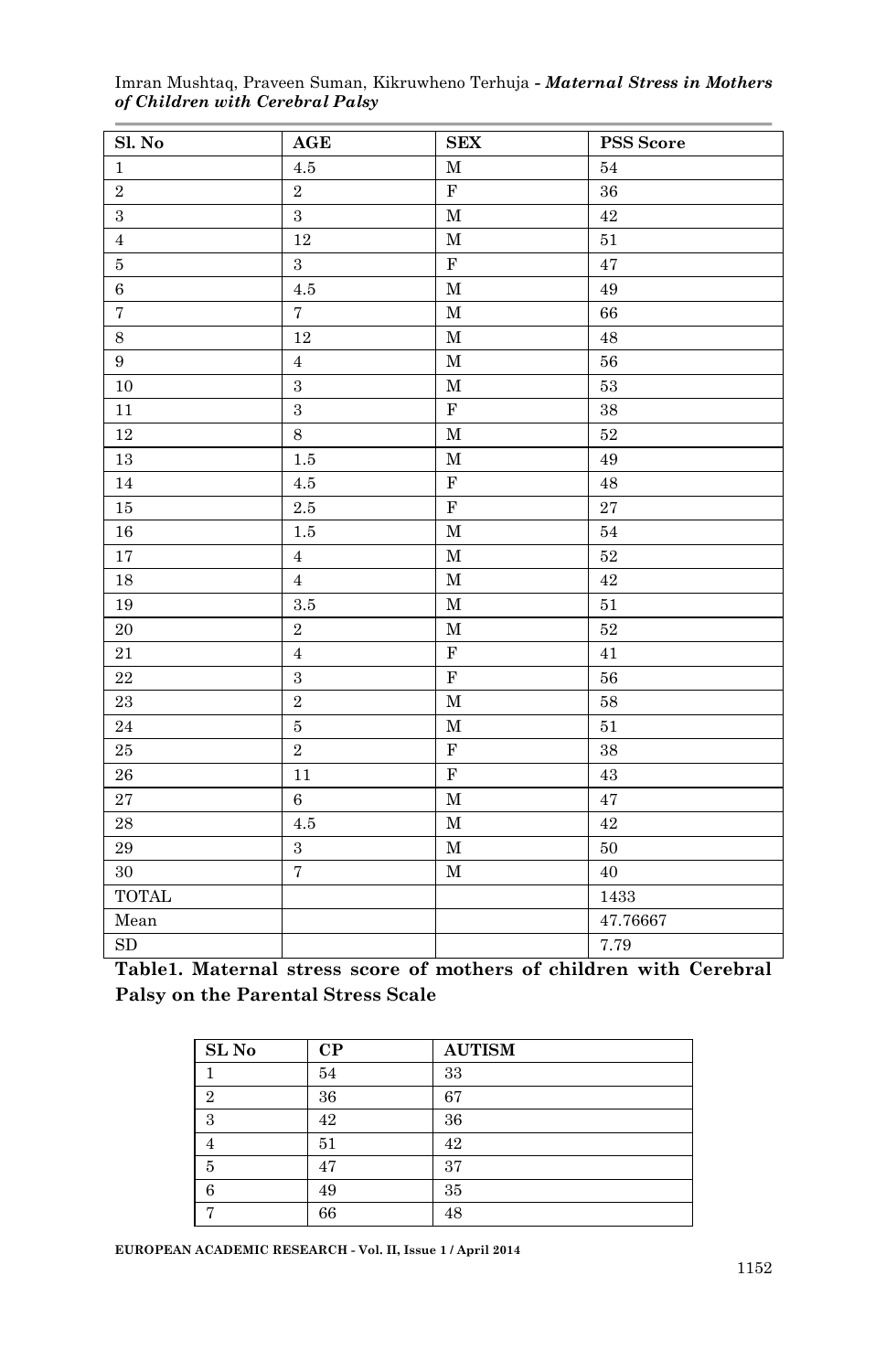Imran Mushtaq, Praveen Suman, Kikruwheno Terhuja *- Maternal Stress in Mothers of Children with Cerebral Palsy*

| 8            | 48       | 42       |
|--------------|----------|----------|
| 9            | 56       | 41       |
| 10           | 53       | $52\,$   |
| 11           | 38       | 40       |
| 12           | 52       | 38       |
| 13           | 49       | 40       |
| 14           | 48       | 48       |
| 15           | 27       | 39       |
| 16           | 54       | 35       |
| 17           | 52       | 58       |
| 18           | 42       | 69       |
| 19           | 51       | 48       |
| 20           | 52       | 53       |
| 21           | 41       | 45       |
| 22           | 56       | 47       |
| 23           | 58       | 47       |
| 24           | 51       | 38       |
| 25           | 38       | 65       |
| 26           | 43       | 46       |
| 27           | 47       | 39       |
| 28           | 42       | 36       |
| 29           | 50       |          |
| 30           | 40       |          |
| <b>TOTAL</b> | 1433     | 1264     |
| <b>MEAN</b>  | 47.76667 | 45.14286 |

**Table 2. Scores of maternal stress of mothers of children with CP and Autism.**

| Data Summary          |         |         |         |
|-----------------------|---------|---------|---------|
|                       | A       | B       | Total   |
| n                     | 30      | 28      | 56      |
| $\Sigma_{\rm x}$      | 1433    | 1264    | 2697    |
| $\sum_{\mathrm{X}^2}$ | 70211   | 59622   | 12933   |
| SS                    | 1761.36 | 2601.43 | 4362.79 |
| mean                  | 47.76   | 45.14   | 92.9    |

**EUROPEAN ACADEMIC RESEARCH - Vol. II, Issue 1 / April 2014**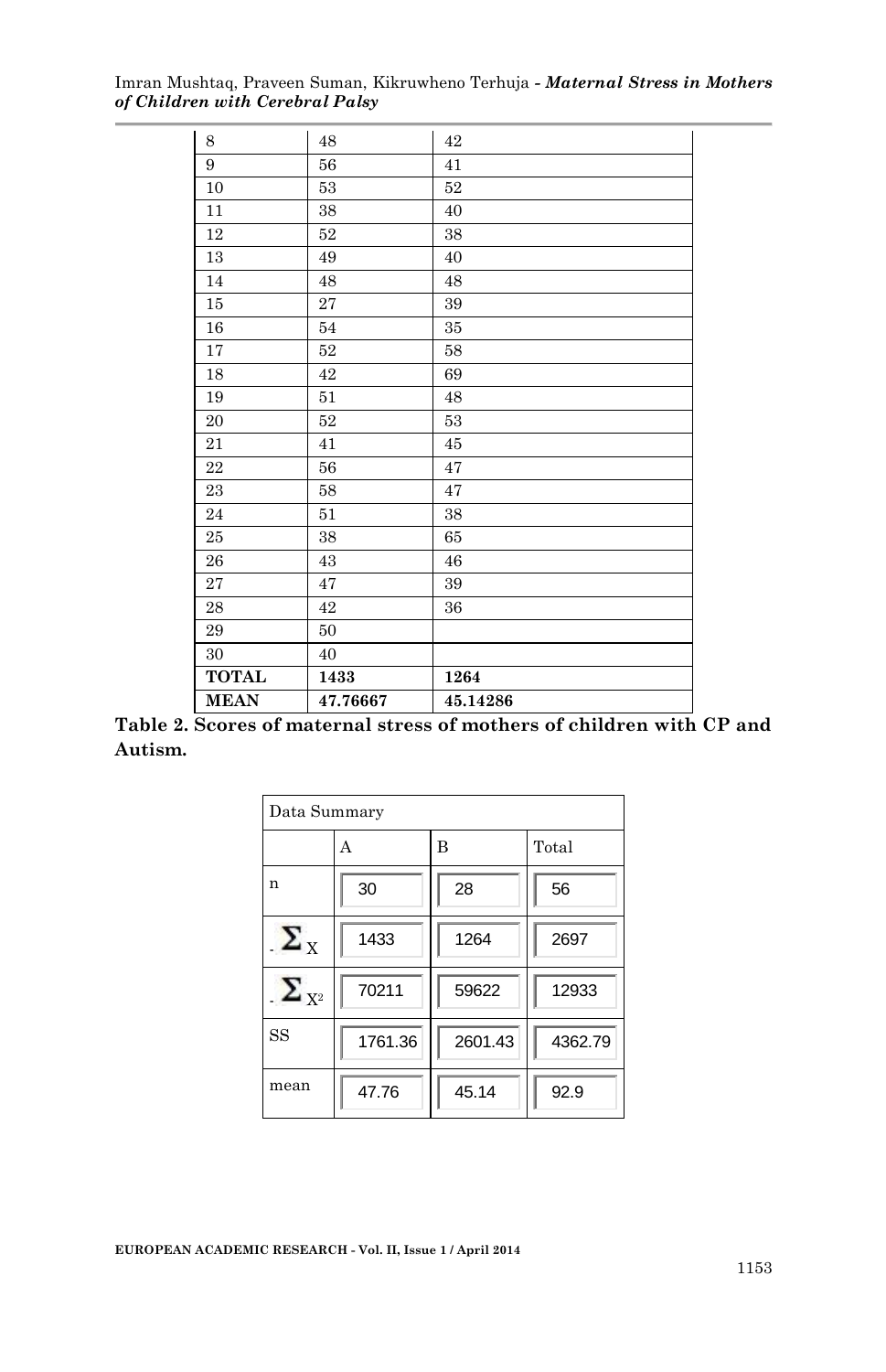|                                        |         | Results |                         |
|----------------------------------------|---------|---------|-------------------------|
| Mean <sub>a</sub> —Mean <sub>b</sub> t |         |         |                         |
| 2.62                                   | $+1.13$ | 56      | two-tailed $\vert$ 2.00 |

**Table 3.** *t* **test for the significance of the means of maternal stress of CP and Autism children.**

#### **Interpretation and Discussion:**

Referring to Table 1 (Maternal stress scores of mothers of children with Cerebral palsy on the PSS), it is observed that all the cases lie on the *"Moderate"* level of stress as referred to the norms of the PSS.

The average of the group is 47.76. On assessing the mean of the group with individual scores at SD= 7.79, it is found that 18 of the mothers lie above average stress level, while 12 of the mothers lie below average in their stress level. This could be supported by the finding that most of the 18 mothers who lie above average stress level had reported either '3-undecided' or '2-disagree' on items like "Having children gives me a more certain and optimistic view for the future."; "I am satisfied as a parent." While for mothers who lie below average stress level had more positive responses on such items. This may conclude that thinking or looking ahead to the future may be the most stressful issue for mothers of children with cerebral palsy. Also there is the possibility that most parents who come for the first time for treatment do not report any stress as they may not be aware of the many complications and comorbid factors of cerebral palsy.

Hence, these findings confirm the first hypothesis that there will be a moderate/significant level of maternal stress in mothers of children with cerebral palsy. Also supporting the finding of the study that stress experienced by mothers of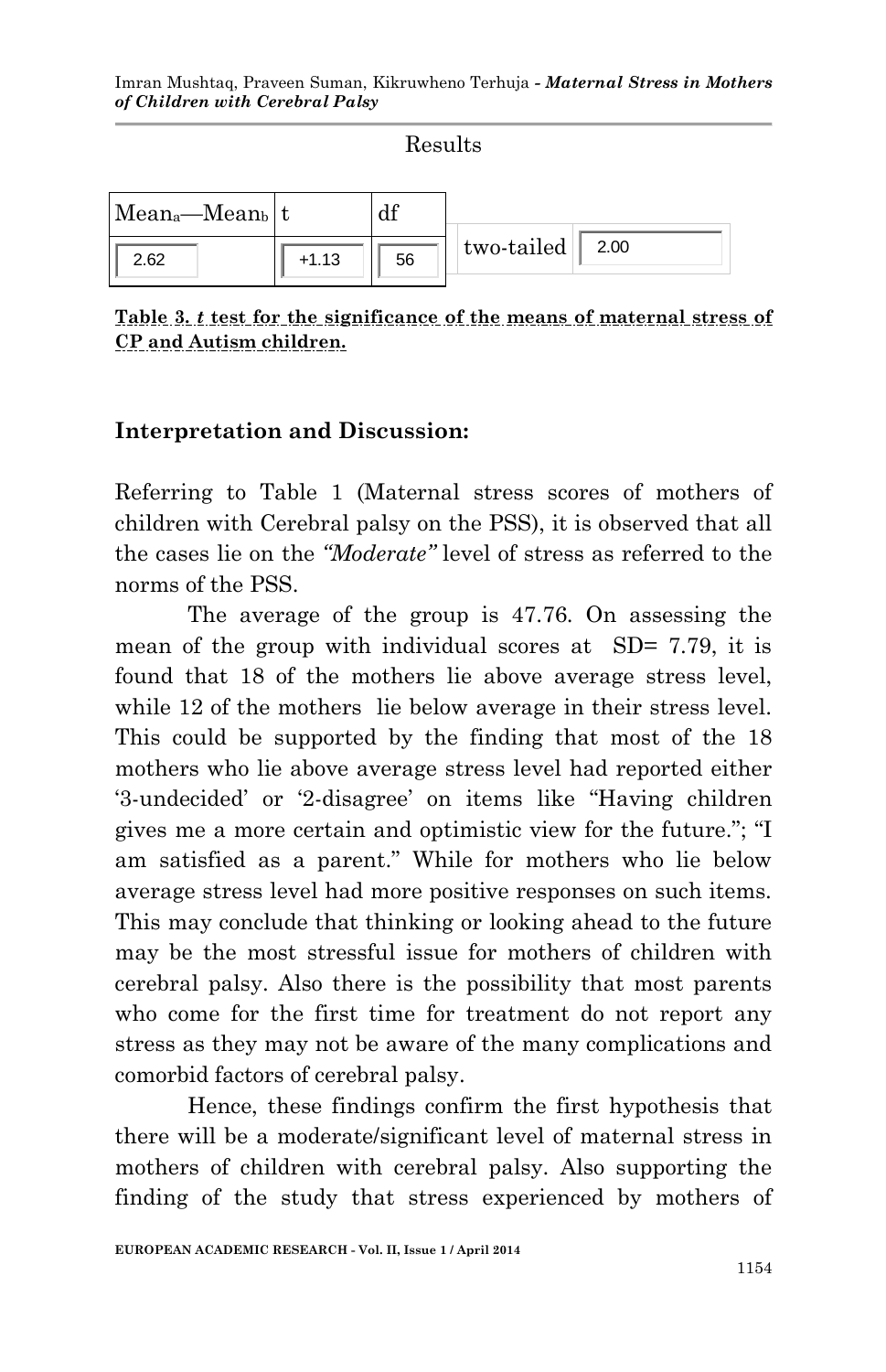children with cerebral palsy is at a moderate level and the pessimism expressed regarding the child's ability towards achieving self sufficiency, is found to be most stress producing factor. (Vijesh and Sukurmaran 2007)

Also, all mothers were housewives who were from lower socio-economic status which could further substantiate the study that mothers of children with cerebral palsy were at a higher risk of psychiatric morbidity and the significantly associated factors included living in the rural areas within poor family. (Mobarak et al. 2000).

Referring to Table 3, it is observed that  $t = +1.13$ . Referring the calculated value of *t* to the tables of critical value of *t,* at *df=56, α= 0.05,* it found to be *non-significant*. This means that there is no significant difference between the maternal stress level of mothers of children with cerebral palsy and with autism, hence failing to prove the second hypothesis that there will be a difference in the maternal stress level of mothers of children with cerebral palsy and with autism, also failing to substantiate earlier studies that mothers of children with ASD have demonstrated lower psychological well-being and coping compared with mothers of children with Down Syndrome, Fragile X and cerebral palsy (Abbeduto et al. 2004; Blacher & McIntyre 2006; Eisenhower, Baker, & Blacher 2005; Kasari & Sigman 1997). Mothers of children with ASD also report higher stress and depressive symptoms compared with mothers of children with broadly defined developmental delay (Dumas et al. 1991)

Maternal stress occurs irrespective of whether the disability is caused by behavioral or physical problem. In fact, maternal role in itself is a big challenge and stressful, despite the absence of any disorder.

However, there could also be certain limitations of the present study such as language problems in administering the questionnaires and collecting data. Also other limitations include environmental conditions such that interview was done